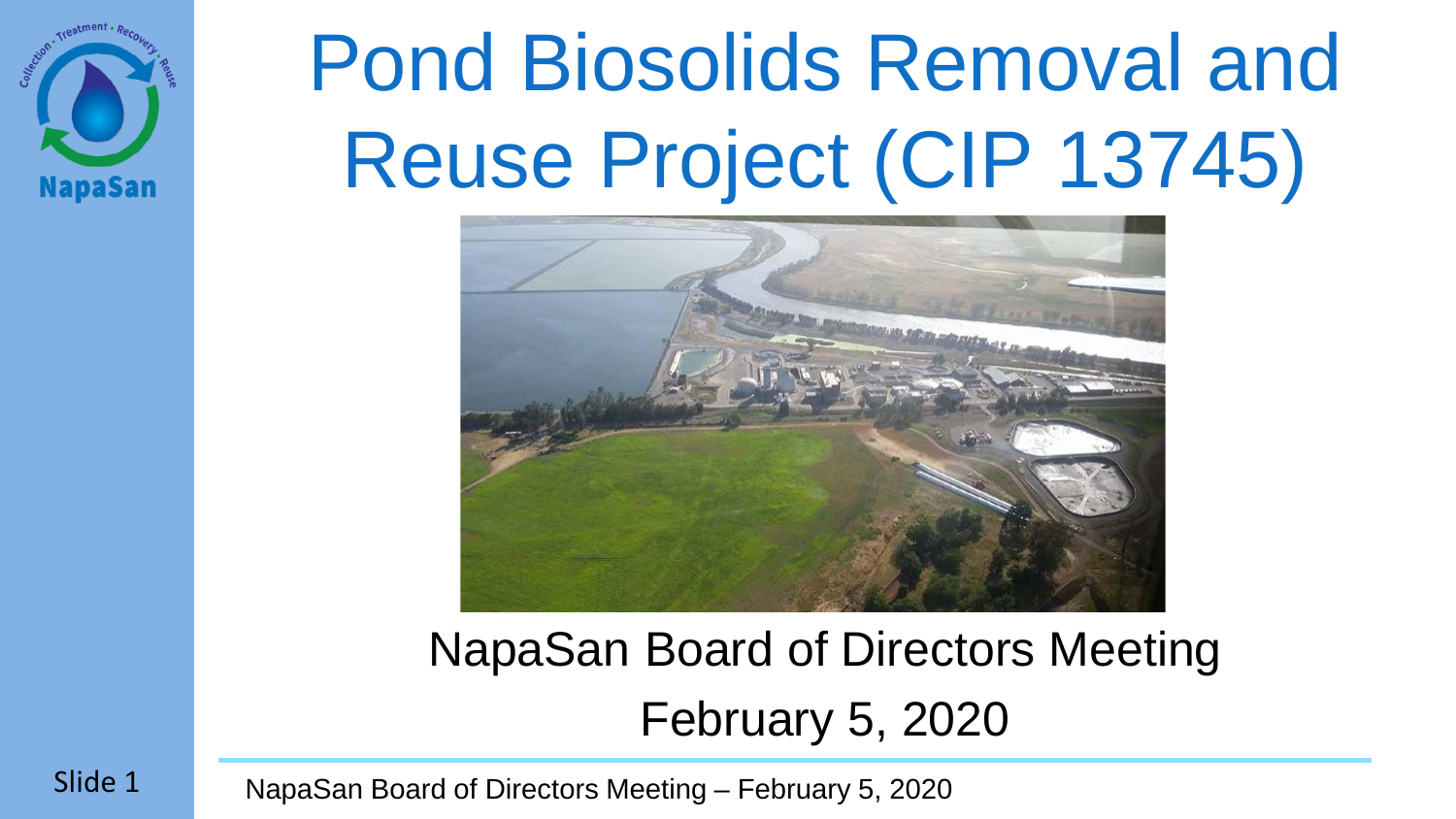

## **Background**

Recent biosolids removal projects were completed using various methods between 1999 and 2008

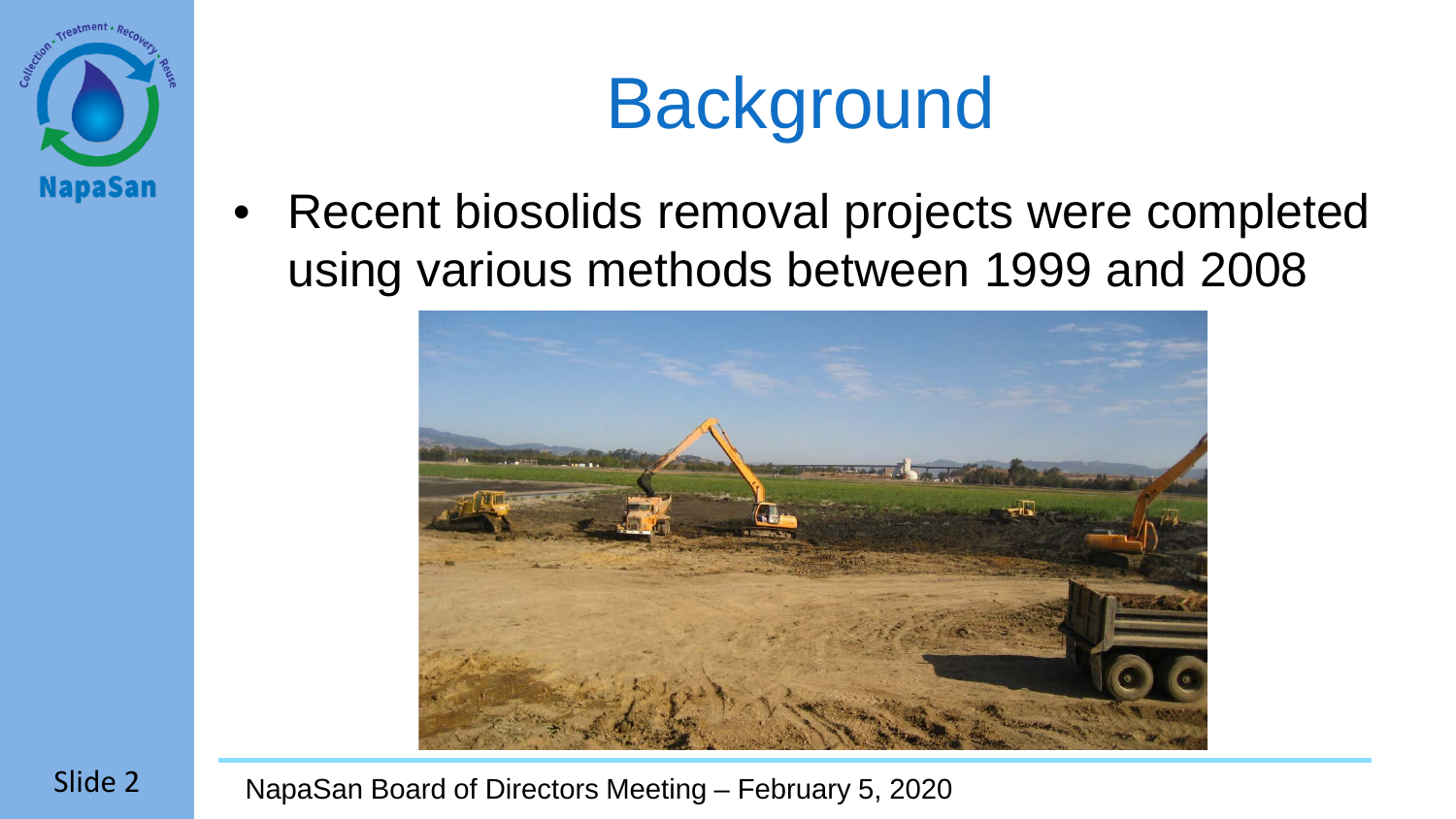



(CIP 13745)

DECEMBER, 2017

**NapaSan**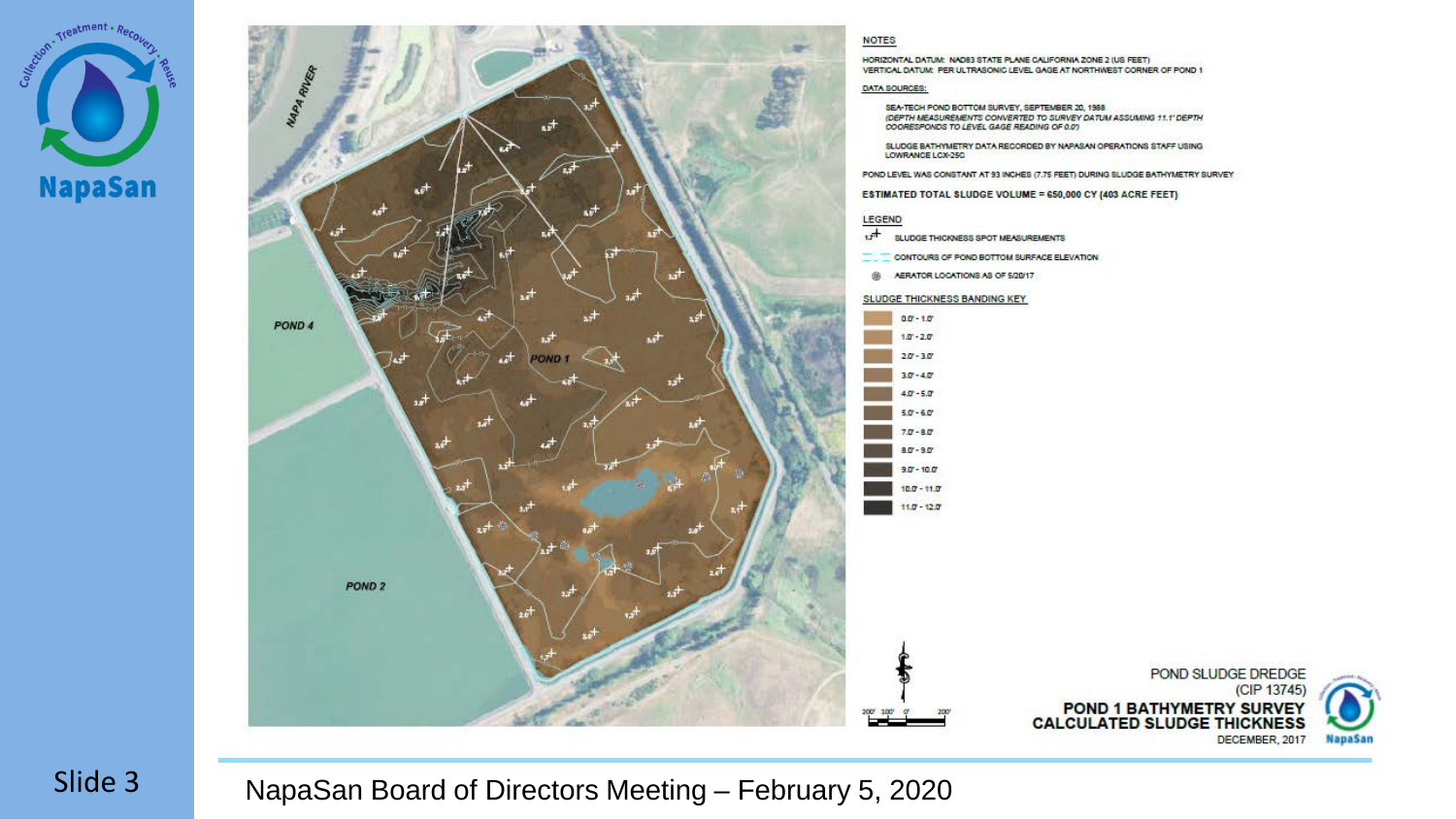

### Biosolids Removal

• Remove biosolids to elevation 1.0 ft.

- Priority 1:
	- Northern 1/3 of pond
- Priority 2:
	- Middle 1/3 of pond

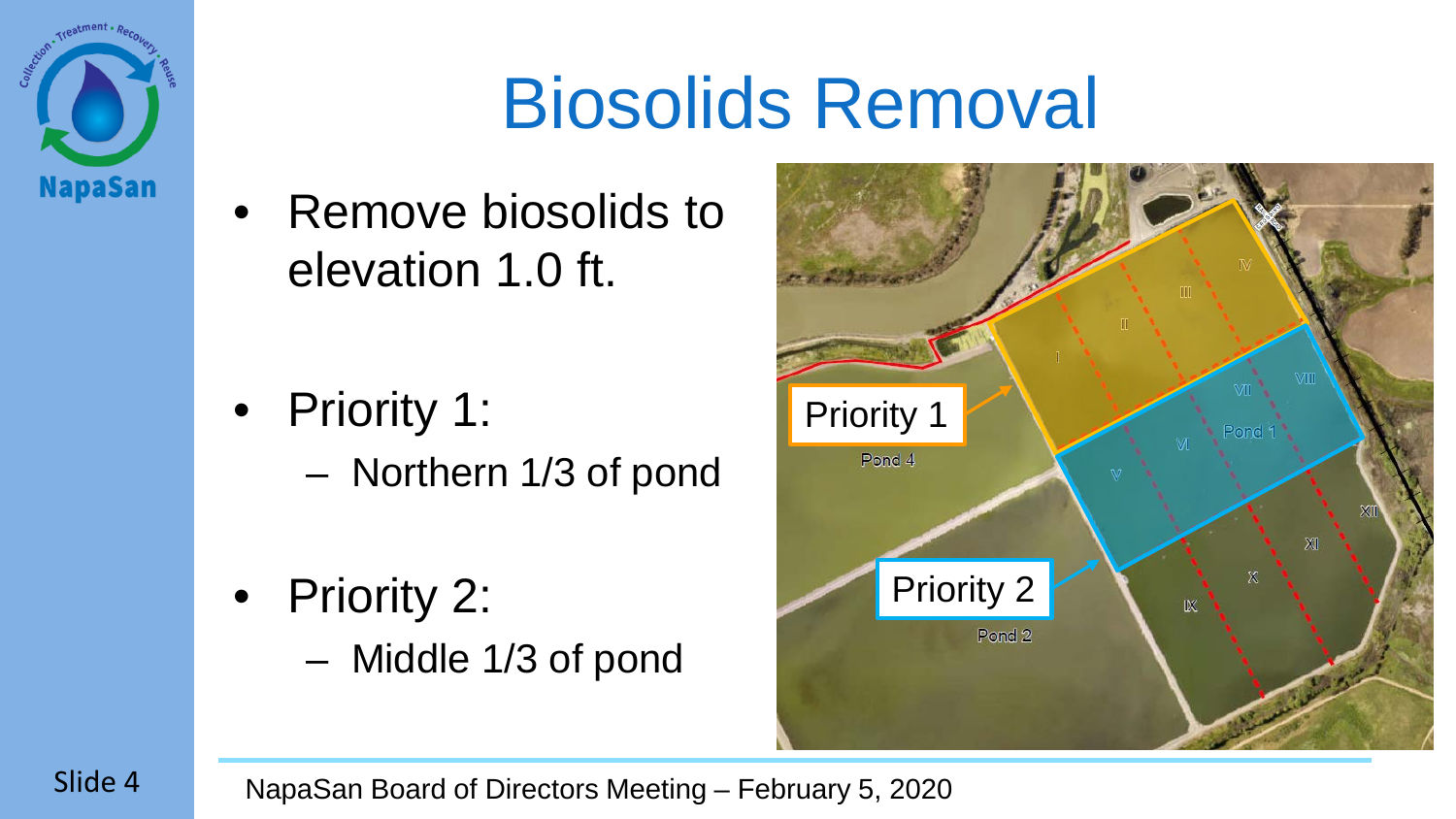

### Bid Results

#### **Contract Amount \$2,000,000**

| <b>Bidder</b>                          | <b>Unit Price</b><br><b>Per Dry Ton</b> | <b>Total Dry</b><br>Tons* |
|----------------------------------------|-----------------------------------------|---------------------------|
| 1 Clean Harbors Environmental Services | \$503.04                                | 3,777                     |
| 2 Synagro-WWT, Inc.                    | \$540.00                                | 3,519                     |
| 3 Merrell Bros., Inc.                  | \$564.64                                | 3,365                     |
| 4 American Process Group Inc.          | \$606.45                                | 3,133                     |
| 5 National Plant Services, Inc.        | \$1,376.00                              | 1,381                     |

\*Total dry tons are based on \$1,900,000 budget for dredging and processing solids (\$100,000 of the budget is for contractor mobilization/demobilization).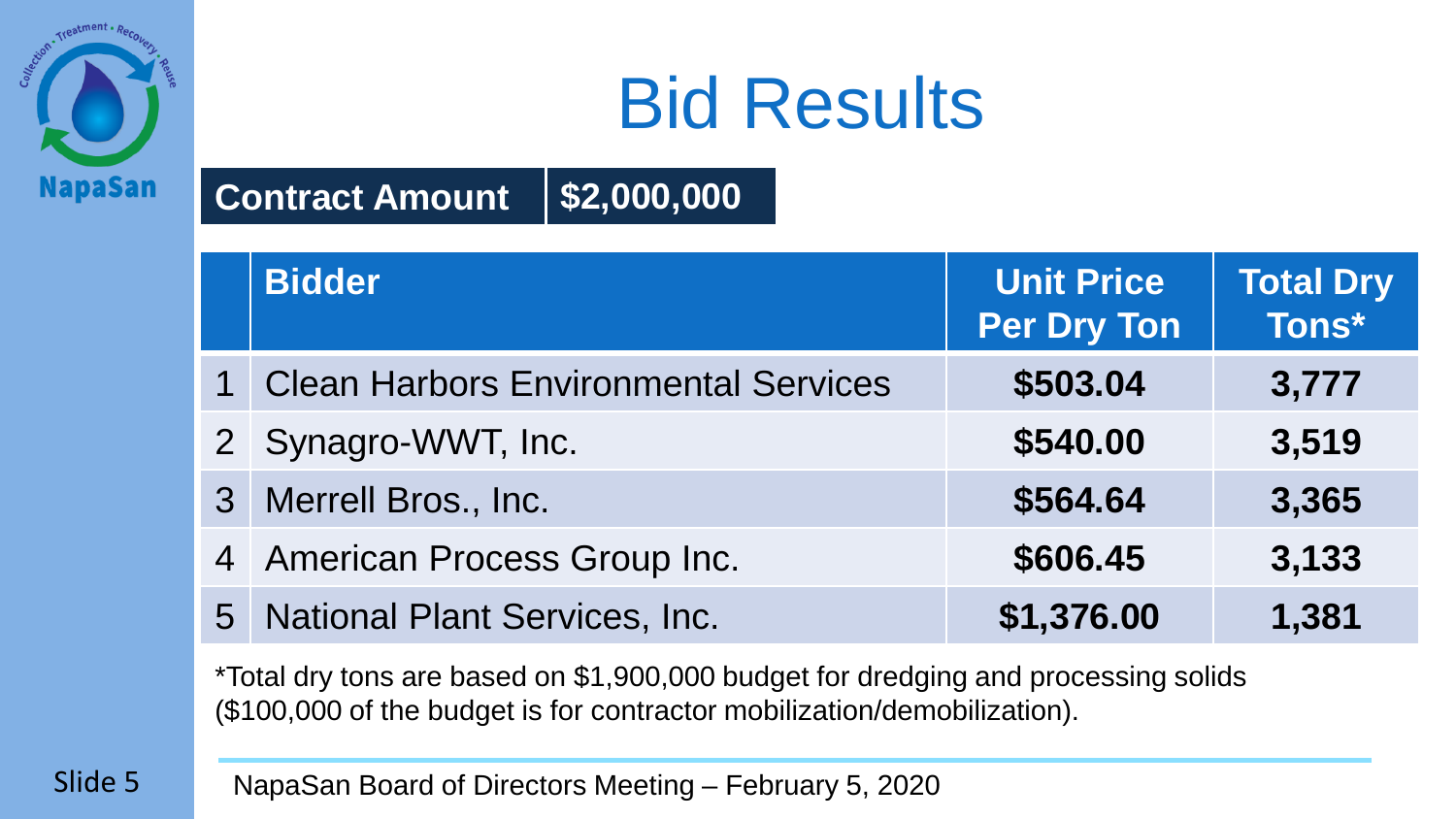

### Project Costs

#### **Total Budget \$2,337,150**

| <b>Item</b>                                      | <b>Cost</b> |
|--------------------------------------------------|-------------|
| Design                                           | \$39,275    |
| <b>Construction Contract</b>                     | \$2,000,000 |
| <b>Construction Management, Inspection, ESDC</b> | \$205,135   |
| <b>Estimated Staff Time and Lab Analyses</b>     | \$50,000    |
| Total:                                           | \$2,294,410 |

Slide 6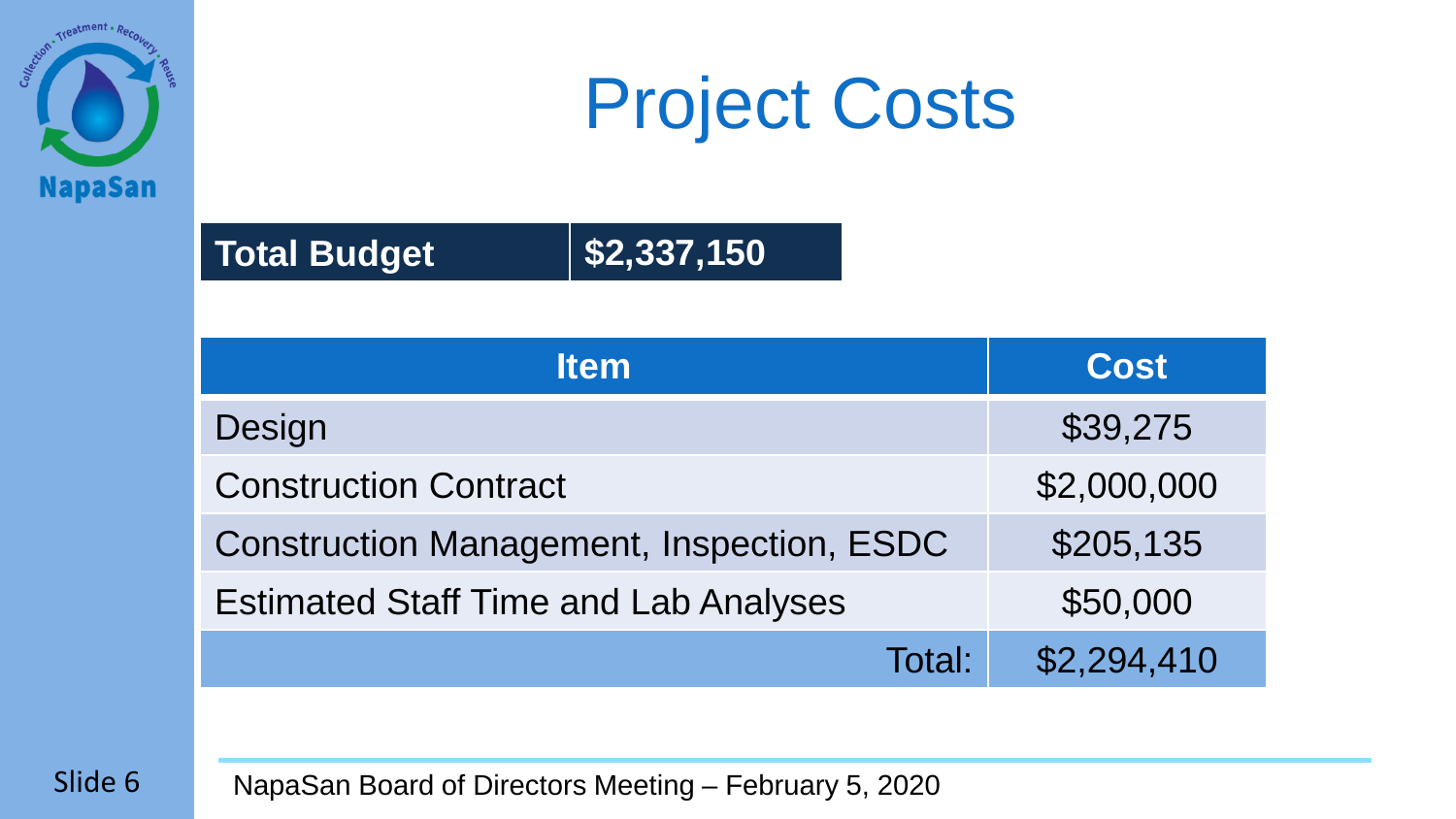

### Anticipated Schedule

| <b>Milestone</b>         | <b>Date</b>                |
|--------------------------|----------------------------|
| <b>Notice to Proceed</b> | <b>March 2020</b>          |
| <b>Work Period</b>       | May 1 – September 30, 2020 |
| <b>Accept Completion</b> | October 2020               |